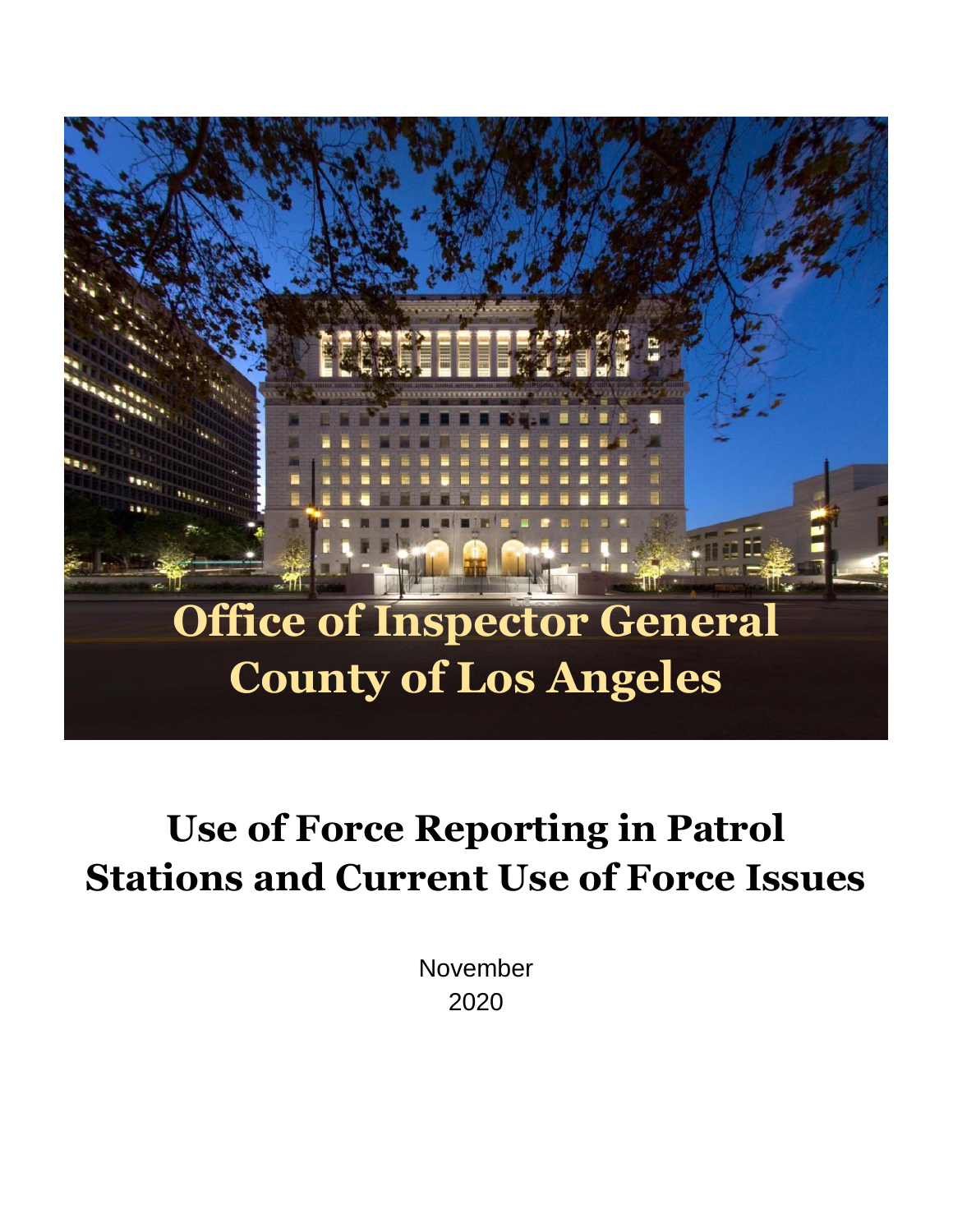#### **TABLE OF CONTENTS**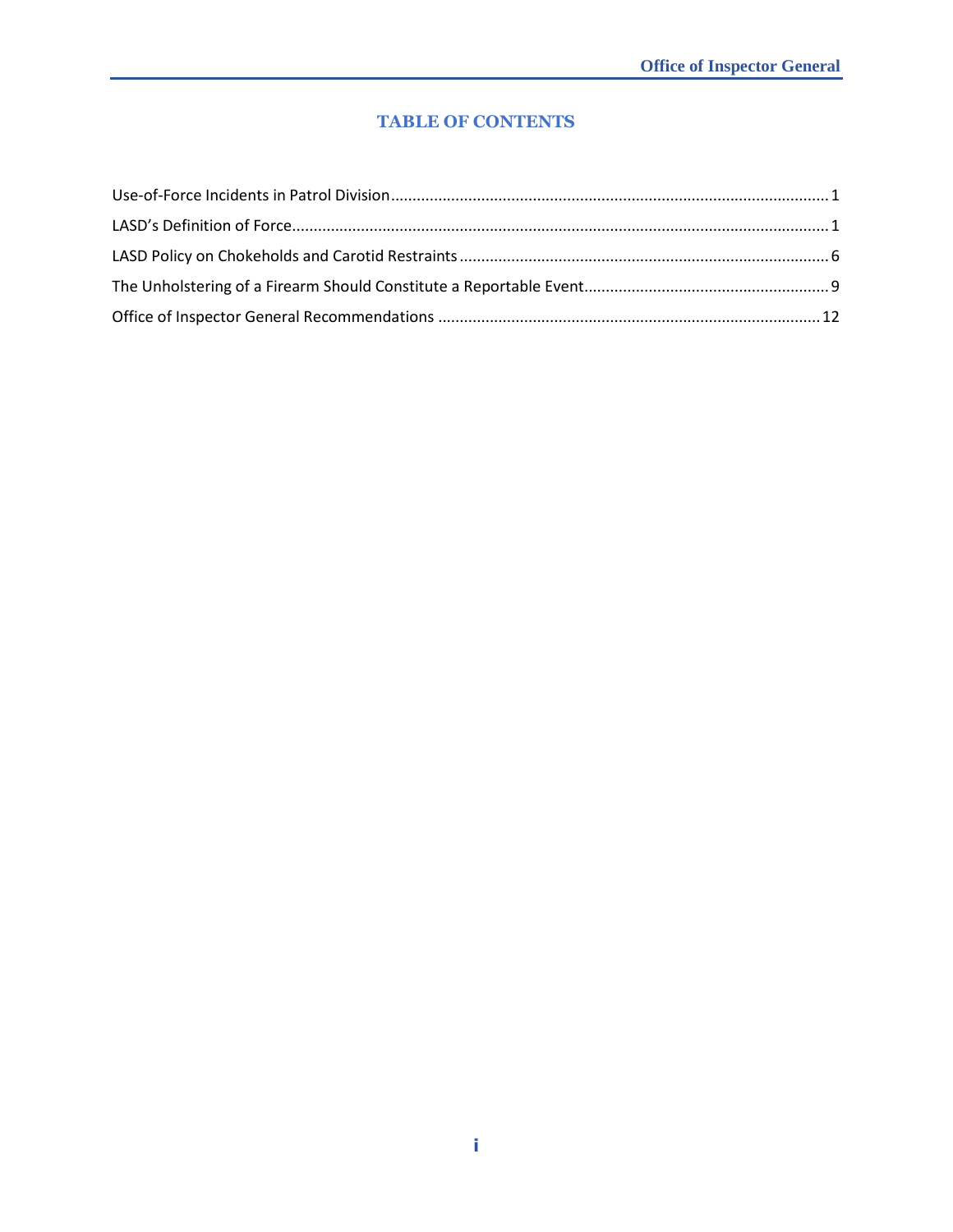# <span id="page-2-0"></span>USE-OF-FORCE INCIDENTS IN PATROL DIVISION

On August 4, 2020, as part of the Board of Supervisors' creation of a criminal justice data sharing initiative in Los Angeles County, the Board of Supervisors directed the Los Angeles Sheriff's Department (LASD) to report the number of useof-force incidents by each patrol station broken down by: month, category, contributing factors, and the patrol division in which it occurred. $<sup>1</sup>$ </sup>

Independently, the Office of Inspector General has reviewed data covering the useof-force incidents that have occurred at all 23 patrol stations. This report discusses LASD's definitions of force and the policies which dictate how uses-of-force must be reported. Additionally, this report discusses two current use-of-force issues of public interest. The first issue discusses LASD's position on chokeholds and carotid restraints. The second analyzes LASD's lack of a reporting requirement when a deputy unholsters and points a firearm at a member of the public.

# <span id="page-2-1"></span>LASD'S DEFINITION OF FORCE

LASD's Manual of Policies and Procedures (MPP) defines uses-of-force that must be reported and documented as any physical effort used to control or restrain another, or to overcome the resistance of another.<sup>2</sup>

LASD classifies reportable force applicable to patrol functions into three categories:

**Category 1 Force**<sup>3</sup> involves any of the following where there is no injury:

<sup>1</sup> August 4, 2020 Motion by Mark Ridley – Thomas and Sheila Kuehl, "*Creation of a Criminal Justice Data Sharing Initiative in Los Angeles County*." [http://file.lacounty.gov/SDSInter/bos/supdocs/147772.pdf.](http://file.lacounty.gov/SDSInter/bos/supdocs/147772.pdf) (Accessed September 2, 2020).

<sup>2</sup> MPP Section 3-10/010.00, Use of Force Defined.

[http://pars.lasd.org/Viewer/Manuals/11239/Content/11242?showHistorical=True.](http://pars.lasd.org/Viewer/Manuals/11239/Content/11242?showHistorical=True) (Accessed September 2, 2020).  $3$  In 2017, a fourth category of force was carved out of Category 1 uses-of -force to streamline the documentation of some of the lowest levels of reportable uses-of-force. This force category is referred to as a Non-Categorized Incident (NCI). A NCI is any of the following uses-of-force when there is no injury or complaint of pain, and there are no allegations of excessive force, or other misconduct associated with the following uses-of-force: resisted hobble application; resisted searching and handcuffing techniques; resisted firm grip; control holds; "come-alongs;" or other control techniques. This category of force has previously been used in custody settings and has been recently implemented in certain patrol stations, including Lancaster and Palmdale. *See* LASD North Patrol Division Order 17-01 and Custody Operations Directive 17-006.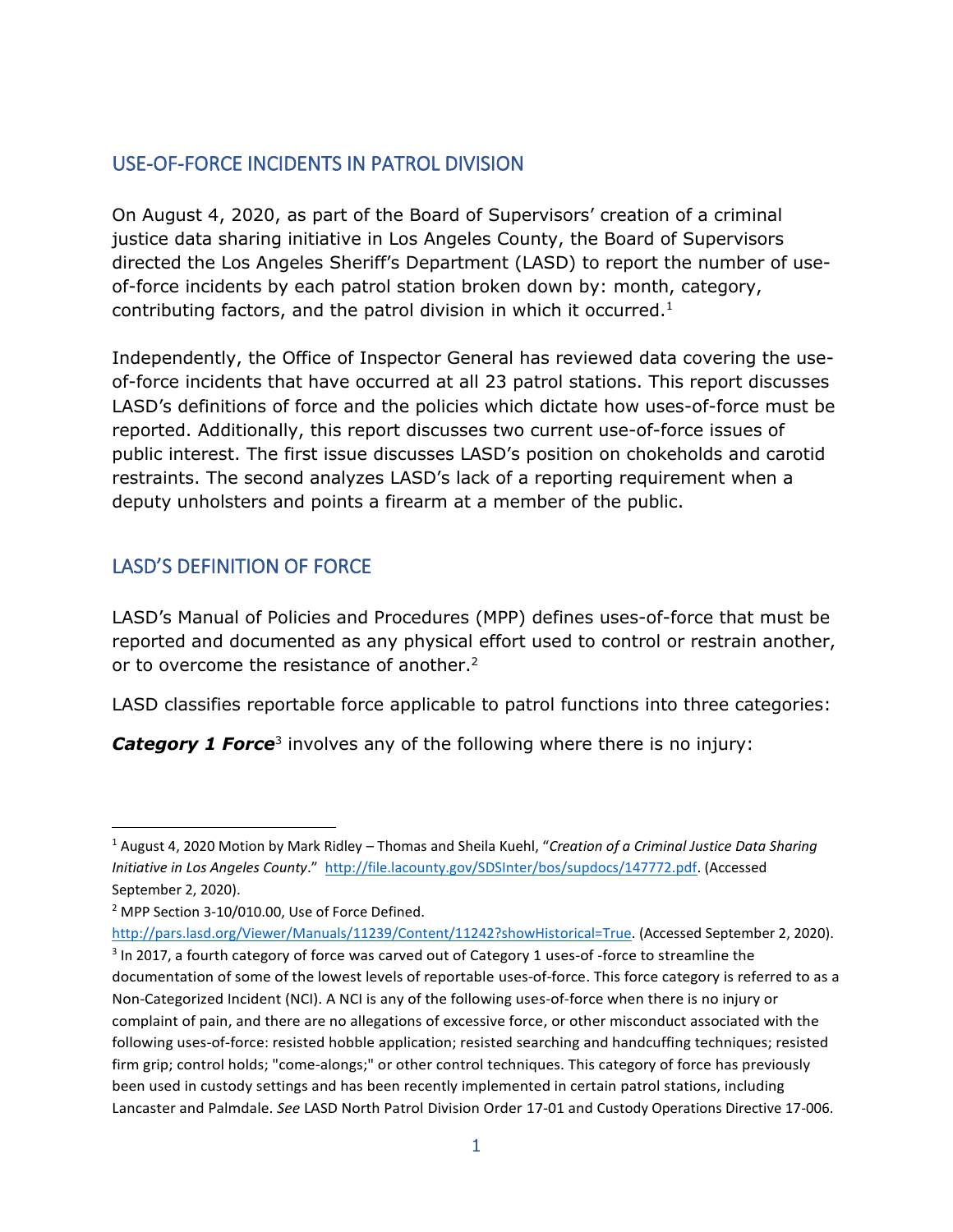- Searching and handcuffing techniques when the suspect resists; $4$
- Hobbling<sup>5</sup> when the suspect resists;
- Control holds or come-alongs when the suspect resists;
- Take downs; and/or
- Use of Oleoresin Capsicum spray, Freeze +P or Deep Freeze aerosols, or Oleoresin Capsicum powder from a Pepperball projectile (when a suspect is not struck by a Pepperball projectile) if it causes only discomfort and does not involve injury or lasting pain.

### *Category 2 Force* involves the following:

- Where there is any identifiable injury;
- Where there is a complaint of pain that a medical evaluation determines is attributable to an identifiable injury; and
- Where there is any application of force other than those defined in Category 1 Force but does not rise to the level of Category 3 Force.

*Category 3 Force* involves any of the following:

- All shootings in which a shot was intentionally fired at a person by a Department member;
- Any type of shooting by a Department member which results in a person being hit;
- Force resulting in admittance to a hospital;
- Any death following a use-of-force by any Department member;
- All head strikes with impact weapons;
- Kick(s) delivered from a standing position, to an individual's head with a shod foot while the individual is lying on the ground/floor;
- Knee strike(s) to an individual's head deliberately or recklessly causing their head to strike the ground, floor or other hard, fixed object;
- Deliberately or recklessly striking an individual's head against a hard, fixed object;
- Skeletal fractures, with the exception of minor fractures of the nose, fingers, or toes caused by any Department member;
- All canine bites; or
- Any force which results in a response from the Internal Affairs Bureau (IAB) Force/Shooting Response team.<sup>6</sup>

<sup>&</sup>lt;sup>4</sup> In its force policies, the Department refers to the application of force on a "suspect." However, its policies apply to the application of force on all persons, not simply those suspected of committing a crime.

<sup>&</sup>lt;sup>5</sup> "A person is hobbled when they are handcuffed, their ankles are held together with a "ripp hobble" restraint device, and the clip end of that device is not connected to the handcuffs." MPP Section 3-01/110.21.

[http://pars.lasd.org/Viewer/Manuals/10236/Content/10435?showHistorical=True,](http://pars.lasd.org/Viewer/Manuals/10236/Content/10435?showHistorical=True) (Accessed September 2, 2020). <sup>6</sup> MPP Section 3-10/100.00 Use-of-Force Reporting Procedures.

[http://pars.lasd.org/Viewer/Manuals/10008/Content/11250.](http://pars.lasd.org/Viewer/Manuals/10008/Content/11250) (Accessed September 2, 2020).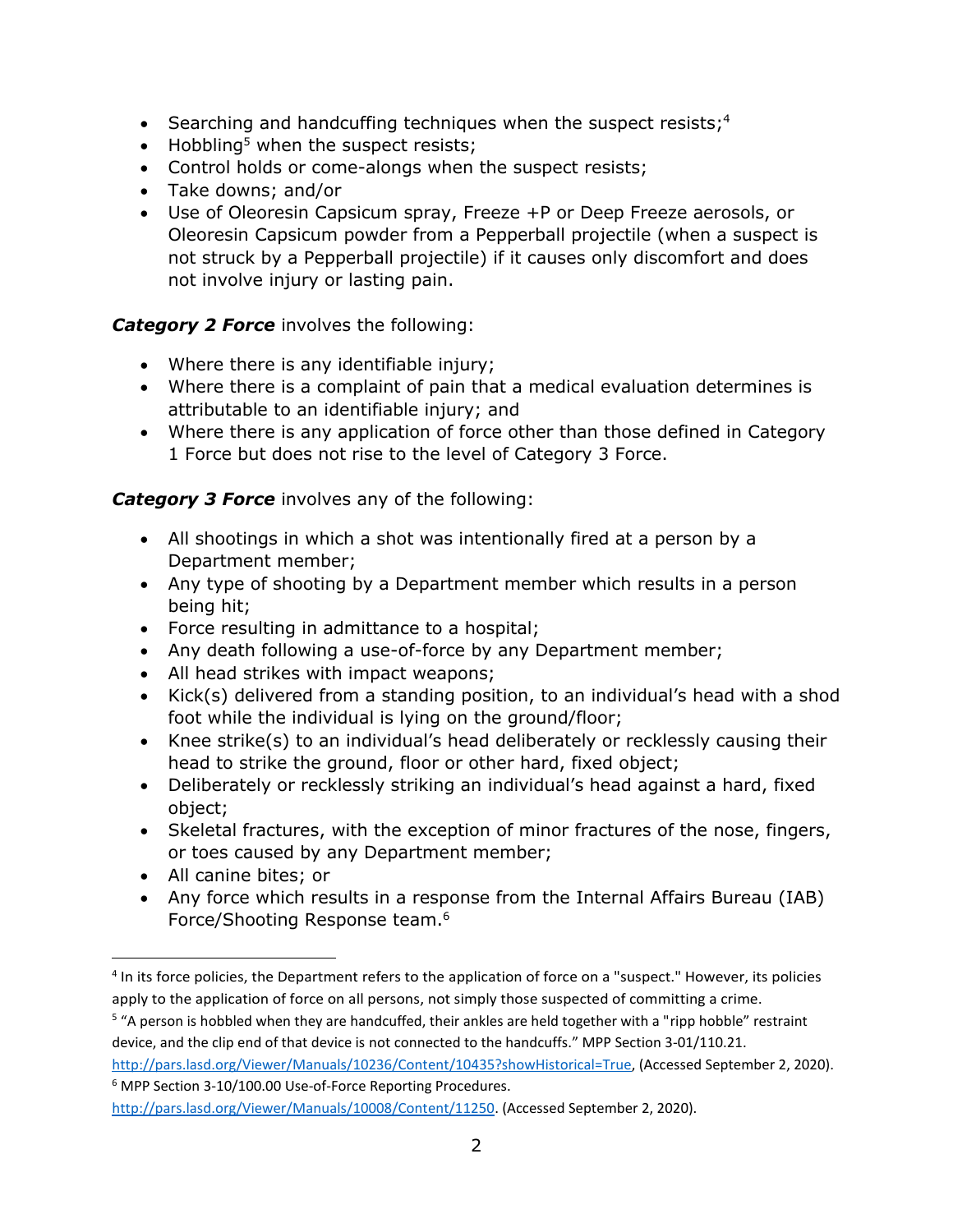Deployment of less lethal weapons, such as tasers, projectiles, rubber bullets etc. are considered Category 2 uses-of-force. However, if serious injuries are sustained as a result of this force, the force is required by policy to be upgraded to fall within Category 3.

With the exception of shootings and canine bites, the tables and charts that follow depict the number of uses-of-force at each station and division. Also mentioned is a brief description of the facts surrounding each non-shooting Category 3 use-of-force that occurred during the period from October 2019, through December 2019. The data was extracted from LASD's Performance Recording and Monitoring System (PRMS) which is used to record these events.<sup>7</sup>

| <b>Use-of-Force-Patrol Divisions</b>                             |      |      |      |      |  |  |  |
|------------------------------------------------------------------|------|------|------|------|--|--|--|
| <b>3-Year Comparison</b>                                         |      |      |      |      |  |  |  |
| JAN-DEC '17<br>JAN-DEC '18<br><b>JAN-DEC '19</b><br><b>Total</b> |      |      |      |      |  |  |  |
| Category 1                                                       | 708  | 757  | 741  | 2206 |  |  |  |
| Category 2                                                       | 675  | 772  | 877  | 2324 |  |  |  |
| Category 3                                                       | 13   | 21   | 26   | 60   |  |  |  |
| <b>Total</b>                                                     | 1396 | 1550 | 1644 | 4590 |  |  |  |

#### *Use-of-Force Year to Date Comparisons with Previous Years*

The above table compares use-of-force incidents that occurred at all LASD patrol stations on a year-to-date basis ending on December 31, 2019. As displayed in the table above, since 2017 force has steadily increased in all categories. Since 2017, categories 2 and 3 saw an increase of 29.99% and 100.00% respectively. No conclusions can be drawn simply by the number of uses-of-force that are reported by each station since there are many variables that could cause such differences.

#### *Use-of-Force Year to Date Comparisons by Division*

| <b>Use-of-Force-Patrol Divisions</b> |                |      |              |       |              |  |
|--------------------------------------|----------------|------|--------------|-------|--------------|--|
| <b>January through December 2019</b> |                |      |              |       |              |  |
|                                      | <b>Central</b> | East | <b>North</b> | South | <b>Total</b> |  |
| Category 1                           | 160            | 100  | 315          | 166   | 741          |  |
| Category 2                           | 284            | 122  | 274          | 197   | 877          |  |
| Category 3                           | 11             |      |              | 6     | 26           |  |
| <b>Total</b>                         | 455            | 224  | 596          | 369   | 1644         |  |

<sup>7</sup> LASD provided updates to some of the data subsequent to the Office of Inspector General's extraction from the PRMS system of May 5, 2020. These changes include upgrades or downgrades in categories of force or other clerical errors. Consequently, some of the numbers presented here vary slightly from what was pulled by the Office of Inspector General on its initial data extraction.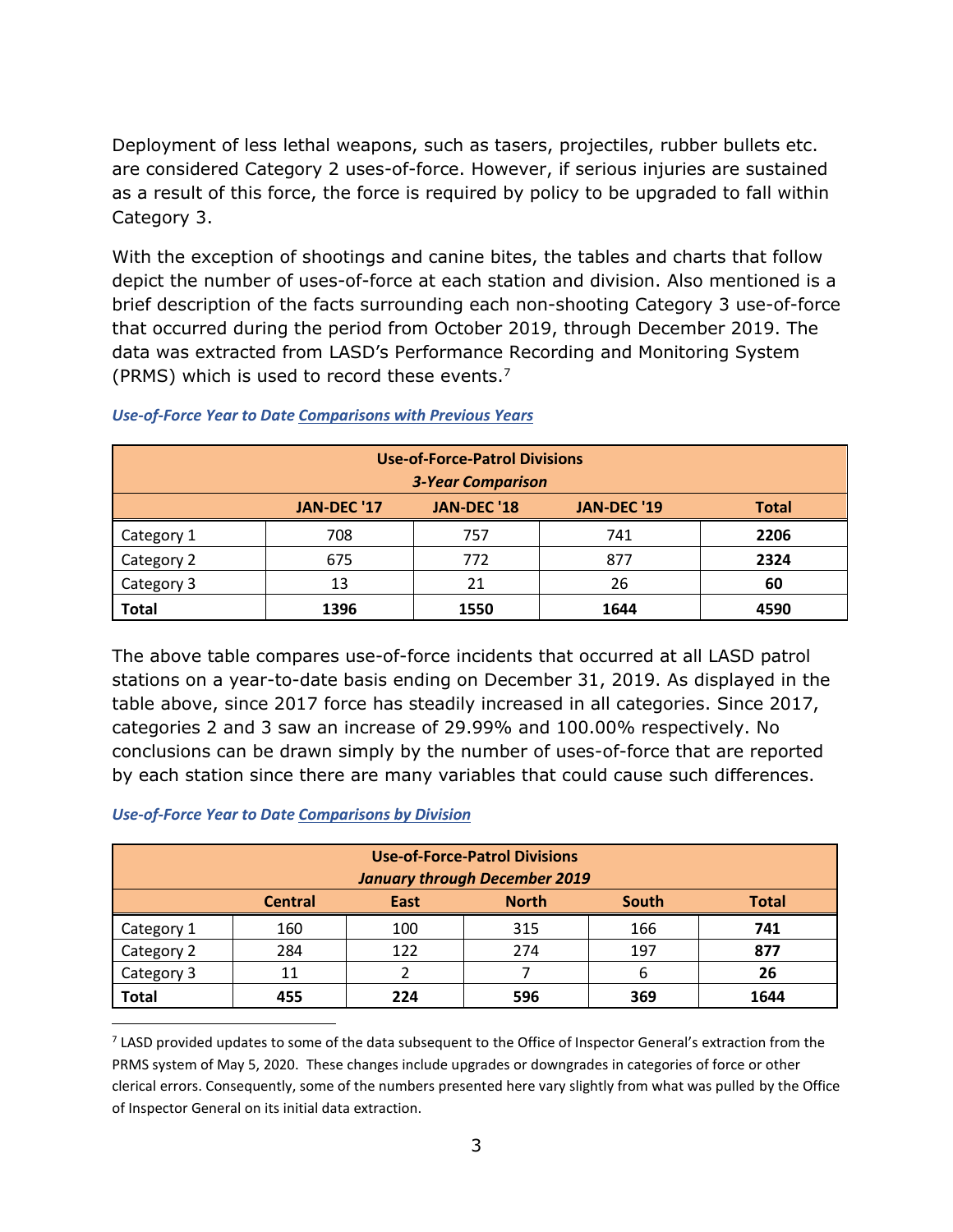2019 year-to-date comparisons of the divisions indicate that the Central and North Divisions were involved in most of the total reported use-of-force incidents. Central Division had 455 (27.67%) and North Division had 596 (36.25%) total reported uses-of-force. As a result of a current settlement agreement with the U.S. Department of Justice, North Division is the only division that uses the Non-Categorized Incident (NCI) use-of-force category.<sup>8</sup>





<sup>&</sup>lt;sup>8</sup> There was a total of 81 uses-of-force categorized as NCI. For consistency of comparison purposes, those are included as Category 1 uses-of-force in the above chart.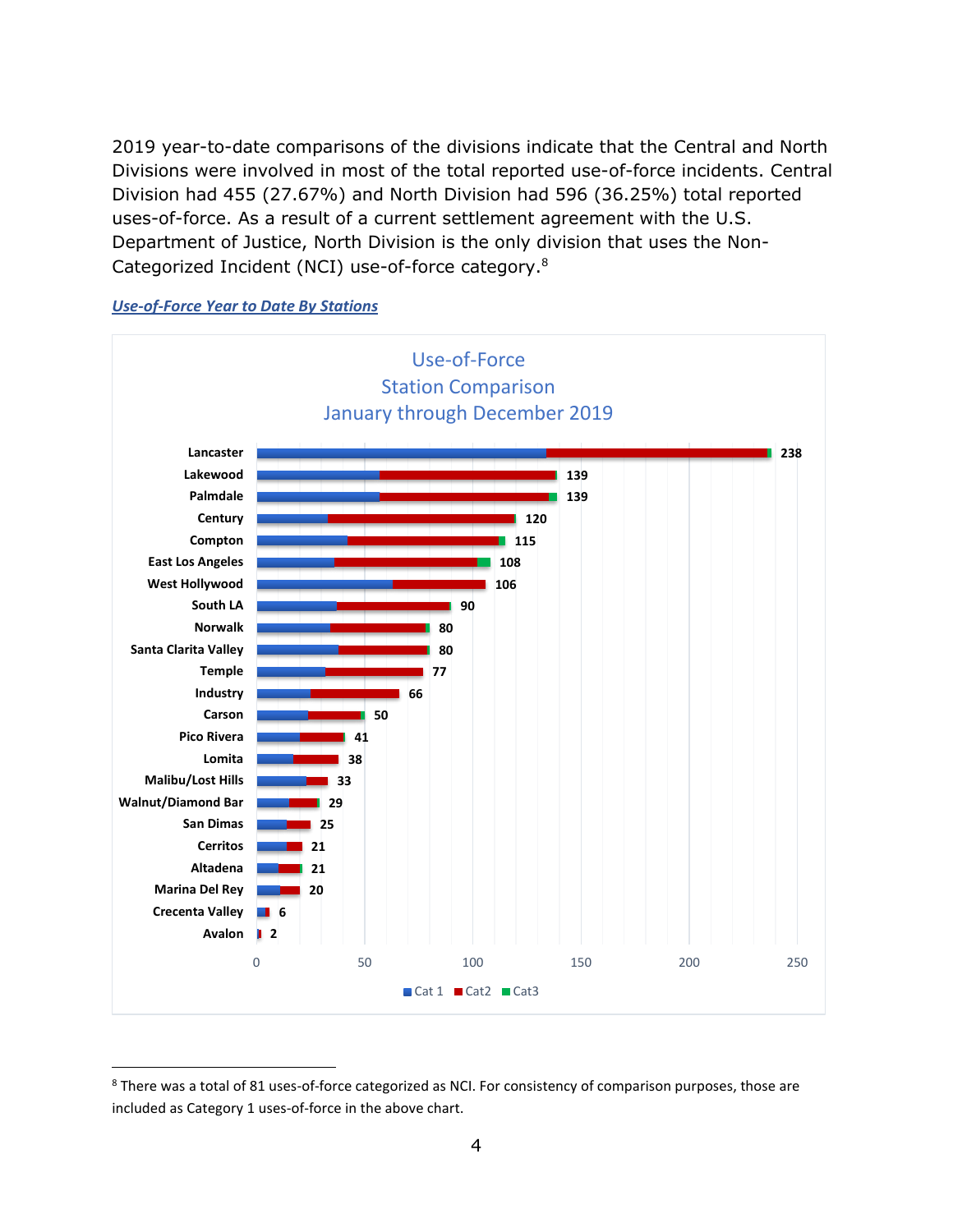For the period of January 2019, through December 2019, Lancaster Station reported the most uses-of-force at 238, while Avalon Station reported the fewest uses-of-force at two.

| <b>Non-Shooting Category 3 Use-of-Force</b><br><b>3-Year Quarterly Comparison</b> |                |      |              |              |       |
|-----------------------------------------------------------------------------------|----------------|------|--------------|--------------|-------|
| <b>Time Period</b>                                                                | <b>Central</b> | East | <b>North</b> | <b>South</b> | Total |
| OCT-DEC '17                                                                       |                |      |              |              |       |
| OCT-DEC'18                                                                        |                |      |              |              |       |
| OCT-DEC '19                                                                       |                |      |              |              |       |

*Non-Shooting Category 3 Uses-of-Force: 3-Year Quarterly Comparison*

Category 3 uses-of-force are the highest category of force reported by the LASD and include force which may cause serious bodily injury, including death. Due to the nature of these events, brief factual summaries for all *non-shooting/canine*  **bite** Category 3 uses-of-force are included below.

Out of the 23 stations, there were 4<sup>9</sup> Category 3 reported uses-of-force from October 1, 2019, to December 31, 2019: South Division reported two, North and East Divisions each reported one, and Central Division had none.

**Altadena (East Division):** LASD reported on December 18, 2019, deputies observed a traffic collision. When deputies attempted to detain the driver of the vehicle involved, the driver assaulted the deputies. In their efforts to subdue him, deputies used their fists and struck the suspect. The suspect sustained orbital wall and nasal fractures.

**Palmdale (North Division):** LASD reported on December 22, 2019, deputies responded to a domestic violence call. During their investigation, the suspect pushed the deputies. Deputies used their fists to punch the suspect, and used control holds to subdue the suspect. The suspect sustained a fractured cheekbone.

**Carson (South Division):** LASD reported on November 19, 2019, deputies responded to a vandalism call. While attempting to detain the suspect, the suspect drew a firearm. A deputy struck the suspect in the head with a flashlight in his efforts to subdue him. The suspect was treated for a laceration to the head.

<sup>&</sup>lt;sup>9</sup> The initial PRMS data extraction indicated that there were 5-Category 3 uses-of-force instead of 4. This was due to a clerical error where a shooting was entered into the PRMS force module rather than the shooting module which tracks all shooting incidents.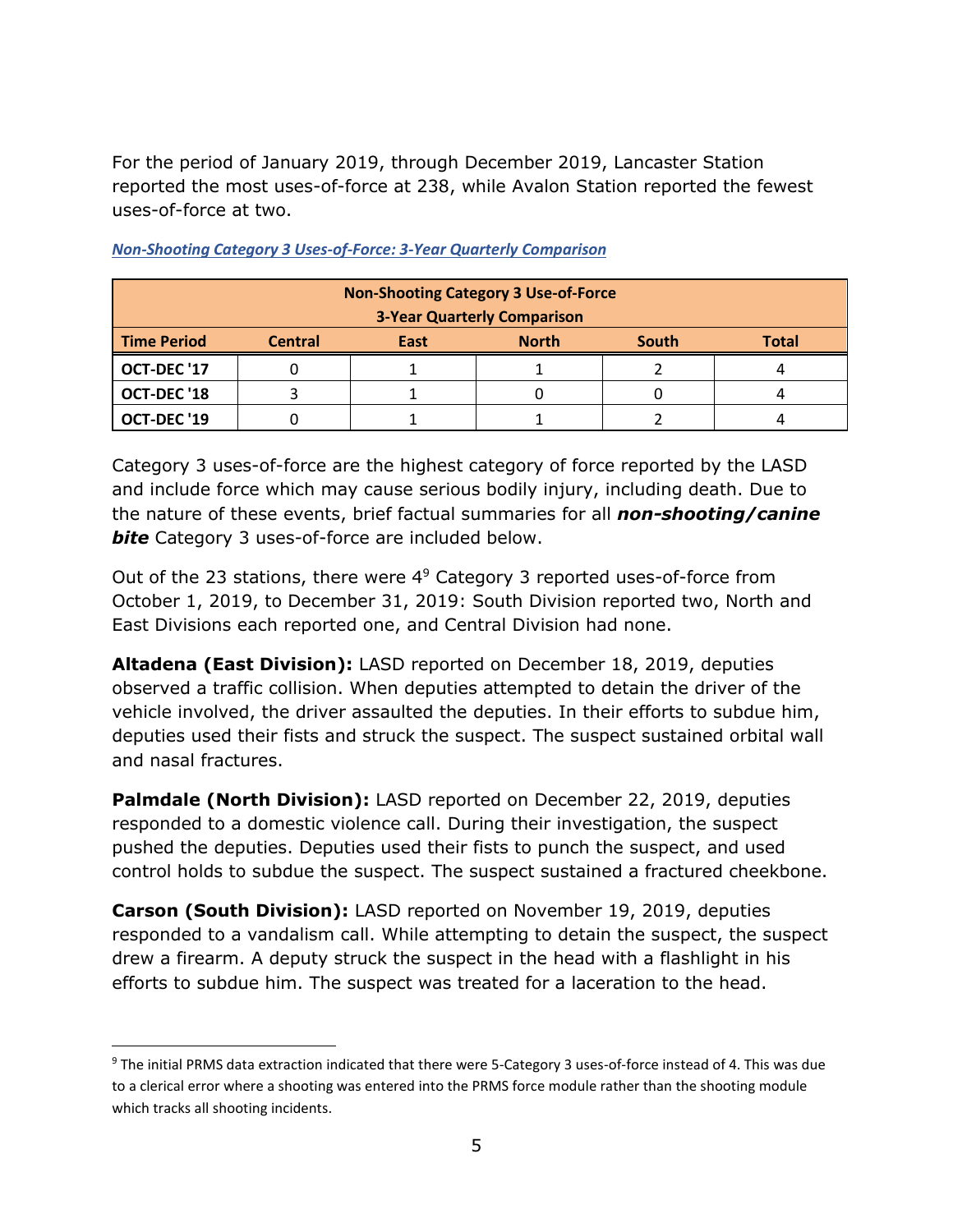**Lakewood (South Division):** LASD reported on November 26, 2019, a deputy responded to a suspicious person call. While attempting to exit the patrol vehicle, the deputy was punched by the suspect. The deputy engaged in a foot pursuit of the suspect during which she was struck by a vehicle and severely injured. The suspect was located within a containment area. A fight occurred when deputies attempted to take him into custody. Deputies used their fists and deployed a taser. The suspect was treated for abrasions and taser puncture wounds.<sup>10</sup>

# <span id="page-7-0"></span>LASD POLICY ON CHOKEHOLDS AND CAROTID RESTRAINTS

In recent weeks, the public, the Board of Supervisors, other local and State Governments across the nation, and the Federal Government have advocated banning chokeholds. In policing, chokeholds generally refer to neck holds that restrict the flow of oxygen in order to incapacitate an individual. A carotid restraint is a hold designed to diminish the flow of blood to the brain in order to render the subject unconscious. $11$  Most police departments have prohibited neck holds which restrict airflow, but have allowed for neck holds which restrict blood flow of the person.<sup>12</sup> As of now, LASD has no policies in their MPP on neck holds.

The MPP is LASD's official guiding document that encompasses all the policies and procedures that LASD employees must follow. The only mention of any neck hold in the MPP is in section 3-10/105.00, "Medical Treatment and Transporting of Suspect," which requires a deputy to take a person to the hospital if Department personnel use a carotid or neck restraint on a person. The MPP does not provide definitions for the different types of neck holds, nor does it delineate whether any type of neck hold is permitted or prohibited, or under what circumstances deputies are permitted to use these tactics.

The Custody Division Manual (CDM), which governs the actions of Custody Division personnel, does address when chokeholds and carotid restraints may be used. The CDM is an extension of the MPP, which binds only Custody Division staff to the

<sup>&</sup>lt;sup>10</sup> We were advised by the Department that this case was mis-categorized as a Category 3 use-of-force due to a clerical error. The change will be noted in the next quarterly comparison. It is being presented as a Category 3 useof-force for consistency in reporting since this is how the Department categorized it on the force module of PRMS as of May 5, 2020.

<sup>11</sup> Chokeholds and carotid restraints have been defined in court decisions including the case of *[City of Los Angeles](https://supreme.justia.com/cases/federal/us/461/95/#F1)  v. Lyons* [\(1993\) 461 U.S. 95,](https://supreme.justia.com/cases/federal/us/461/95/#F1) [law enforcement publications,](https://www.theiacp.org/sites/default/files/all/n-o/National_Consensus_Policy_On_Use_Of_Force.pdf) and [news reports.](https://www.cnn.com/2020/06/10/world/police-policies-neck-restraints-trnd/index.html) The definitions used here are consistent with these definitions.

<sup>&</sup>lt;sup>12</sup> Waddell, Kaveh And National Journal, "Why Many Large Police Departments Tolerate Their Officers Using Neck Holds," THE ATLANTIC. DECEMBER 10, 2014[. https://www.theatlantic.com/politics/archive/2014/12/why-many](https://www.theatlantic.com/politics/archive/2014/12/why-many-large-police-departments-tolerate-their-officers-using-neck-holds/458079/)[large-police-departments-tolerate-their-officers-using-neck-holds/458079/](https://www.theatlantic.com/politics/archive/2014/12/why-many-large-police-departments-tolerate-their-officers-using-neck-holds/458079/) (accessed June 12, 2020).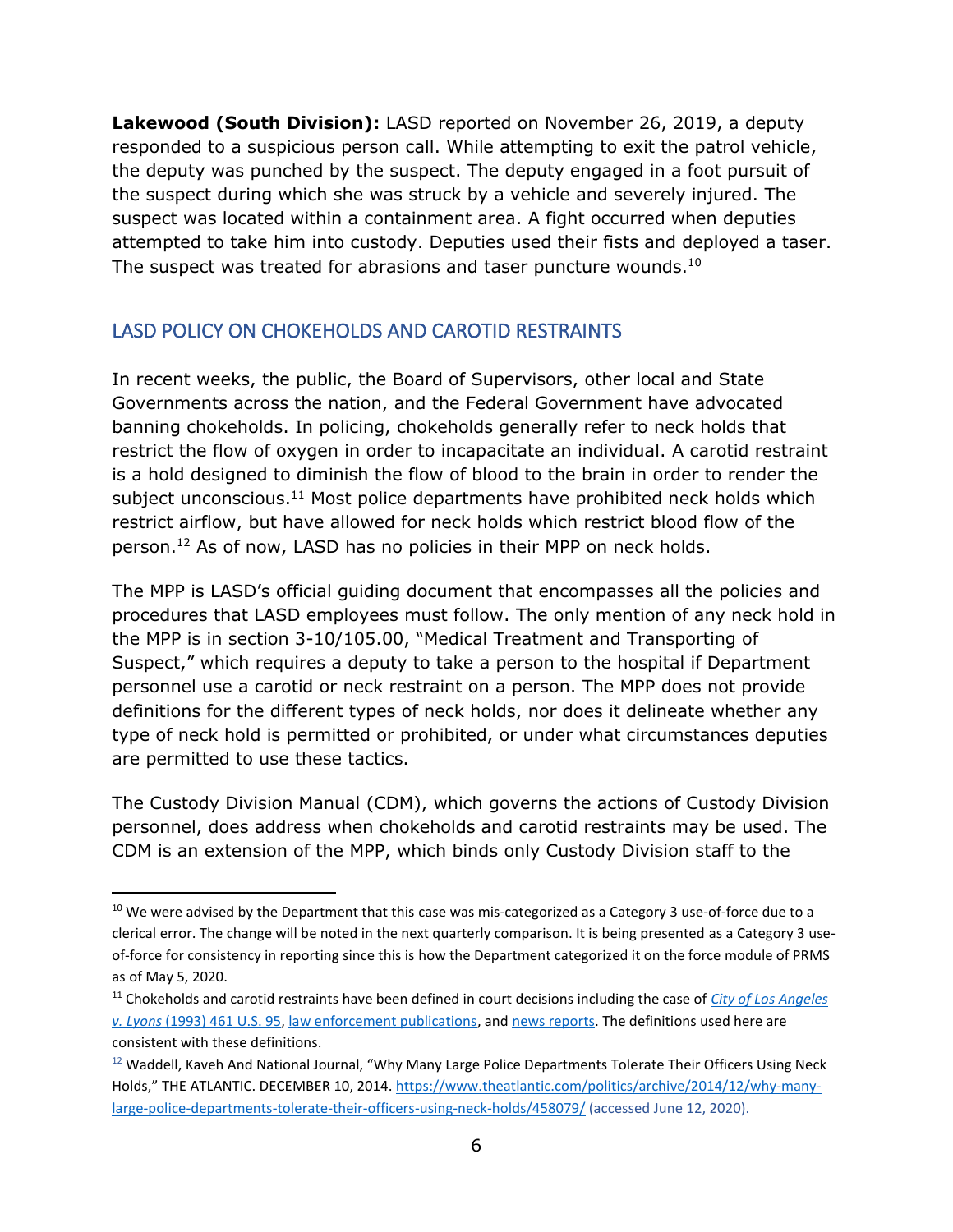procedures and policies enumerated within it – LASD's other divisions are not required to follow the policies delineated in Section 7-01/030.00 of the CDM, entitled "Prohibited Force," which states chokeholds can only be used in situations where deadly force is authorized, and carotid restraints can only be used in life threatening and/or high risk or assaultive situations. The CDM provides no further guidance as to what the differences are between applying a chokehold versus applying a carotid restraint.

To find a definition on any type of neck hold and guidance of how and when it should be applied, one would have to refer to LASD's Defensive Tactics Manual, which is a training manual and does not establish policy. The only type of neck hold defined in the Defensive Tactics Manual is the carotid restraint, which LASD defines as a:

Specific technique designed to restrict the flow of oxygenated blood to the brain via the carotid arteries. Blood flow restriction is accomplished utilizing arm pressure to the sides of the neck. This technique does not restrict breathing.

According to the Defensive Tactics Manual, if the carotid restraint is applied properly, the suspect should only faint or be rendered unconscious.

The Defensive Tactics Manual makes no mention of the different types of neck holds and speaks only to carotid restraints. Even its guidance and teachings on carotid restraints are difficult to follow. In one part it states deputies can use a carotid restraint in assaultive or high-risk situations.<sup>13</sup> It defines assaultive and/or high-risk situations as situations where:

"[a]n unlawful threat or unsuccessful attempt to do physical harm to another, causing a present fear of immediate harm; a violent physical attack; a situation in which the totality of articulated facts causes a reasonable officer to form the opinion that a significant credible threat of violence exists."<sup>14</sup>

In another part of the Defensive Tactics Manual, in the section solely devoted to carotid restraints, it states the technique must be restricted to only "situations where violent resistance *is encountered* or when it is believed that death or serious bodily harm may result to the *deputy.* (Emphasis added.)"<sup>15</sup> The fact that the Defensive Tactics Manual references two descriptions on the application of a carotid restraint lends itself to confusion to those that are empowered to use this tactic. In

<sup>13</sup> *See LASD Defensive Tactics Manual, p. 23.*

<sup>14</sup> *Ibid.* at p. 23.

<sup>15</sup> *Ibid. at p. 146.*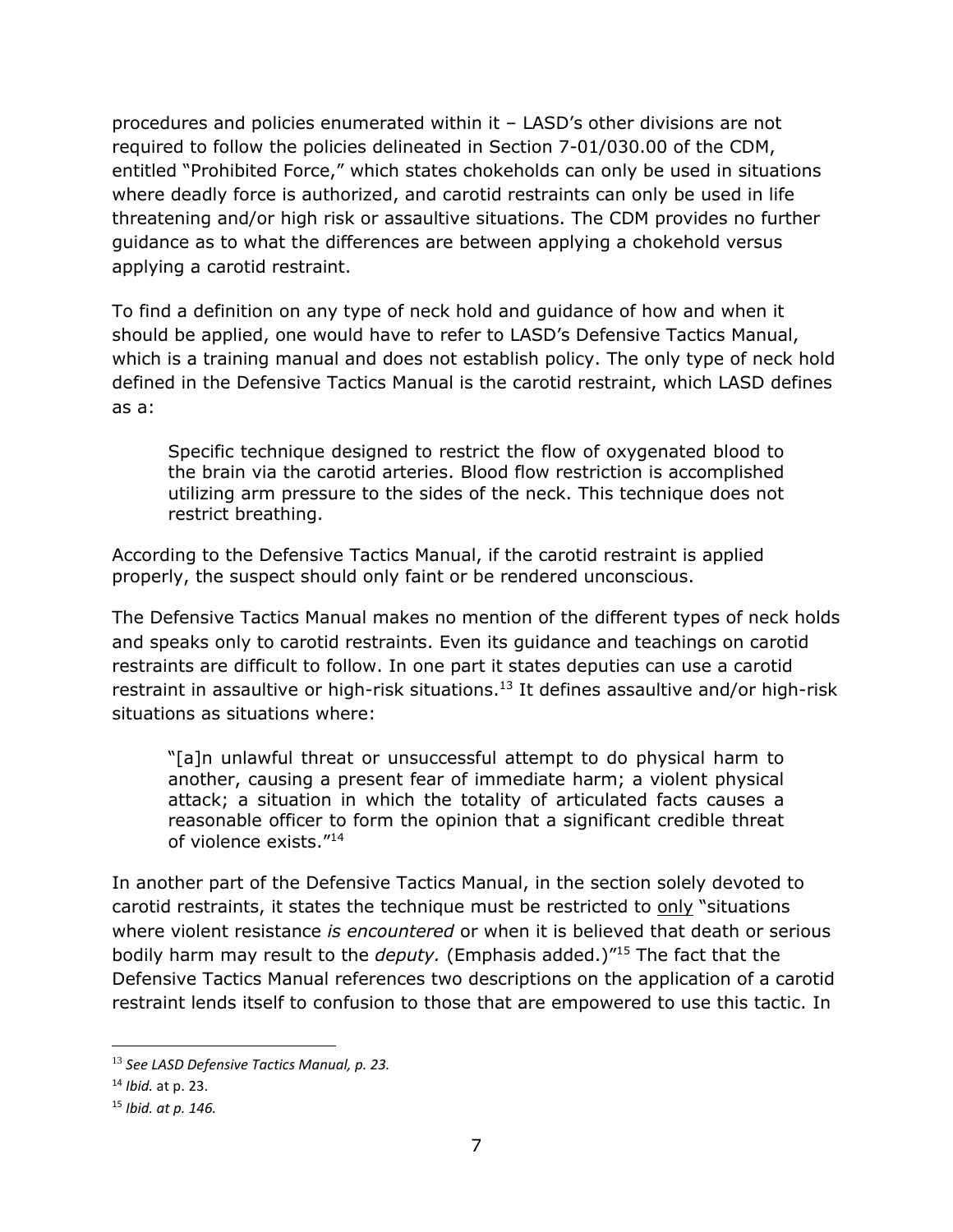the Citizen's Commission on Jail Violence report published in September 2012, in the section discussing a review of LASD's policies and procedures, the authors described in detail the confusion and inconsistencies strewn throughout the many LASD policies and manuals:

LASD provisions on the use of force are neither comprehensive nor easy to understand. There is no single, comprehensive, and organized policy, and the various provisions do not reflect unified higher-level principles governing all policies related to the use of force. Use of force provisions are scattered in seemingly random chapters and subsections in the Manual [MPP], as well as in unit directives, facility memoranda and other written orders. A deputy or supervisor would need to spend hours even to locate – let alone read and understand – the various provisions relating to the use of force scattered throughout the thousands of pages in the Manual [MPP].<sup>16</sup>

Adding to the confusion as to the circumstances under which a neck hold is permissible, Sheriff Villanueva announced on June 8, 2020, LASD would move to restrict carotid restraints to only when there is a threat to someone's life or threat of serious bodily injury.<sup>17</sup> There is still no written policy in the MPP defining the different types of neck holds, how to apply them, and what types of neck holds are prohibited.

On the same day that the Sheriff announced his stance on carotid restraints, the Los Angeles Police Department (LAPD) issued its own directive as well. As of June 8, 2020, LAPD has placed a moratorium on all carotid restraints. In 1982 then LAPD Chief Daryl F. Gates, banned LAPD officers from applying bar arm chokeholds, which is where an officer uses his/her forearm to apply pressure to a person's windpipe.<sup>18</sup> Prior to June 8, 2020, LAPD had allowed carotid restraints only when deadly forced was authorized. Over a five-year period, from 2005 to 2010, LAPD

[HTTPS://WWW.LATIMES.COM/CALIFORNIA/STORY/2020-06-08/LOS-ANGELES-POLICE-TO-HALT-USE-OF-CAROTID-](https://www.latimes.com/california/story/2020-06-08/los-angeles-police-to-halt-use-of-carotid-restraints-sheriff-pledges-to-restrict-use)[RESTRAINTS-SHERIFF-PLEDGES-TO-RESTRICT-USE.](https://www.latimes.com/california/story/2020-06-08/los-angeles-police-to-halt-use-of-carotid-restraints-sheriff-pledges-to-restrict-use) (Accessed June 11, 2020).

[story.html#:~:text=%E2%80%9CA%20chokehold%20by%20another%20fancy%20name%20is%20still%20a%20chok](https://www.latimes.com/nation/la-na-chokehold-20141210-story.html#:~:text=%E2%80%9CA%20chokehold%20by%20another%20fancy%20name%20is%20still%20a%20chokehold.&text=Andrew%20Smith%20of%20the%20department) [ehold.&text=Andrew%20Smith%20of%20the%20department's,Angeles%20Police%20Chief%20Daryl%20F.](https://www.latimes.com/nation/la-na-chokehold-20141210-story.html#:~:text=%E2%80%9CA%20chokehold%20by%20another%20fancy%20name%20is%20still%20a%20chokehold.&text=Andrew%20Smith%20of%20the%20department) (Accessed June 14, 2020).

<sup>&</sup>lt;sup>16</sup> Citizens Commission on Jail Violence, "Report of the Citizens' Commission on Jail Violence," September 28, 2012, [p. 51.](https://ccjv.lacounty.gov/wp-content/uploads/2012/09/CCJV-Report.pdf)

 $17$  Ormseth, Matthew And Tchekmedyian, Alex, "LAPD to Halt Use Of Carotid Restraints; L.A. County Sheriff's Department Pledges to Restrict Use," Los Angeles Times. June 8, 2020.

<sup>&</sup>lt;sup>18</sup> Panzar, Javier, "Police wrestle with definition of chokeholds," Los Angeles Times. December 9, 2014. [https://www.latimes.com/nation/la-na-chokehold-20141210-](https://www.latimes.com/nation/la-na-chokehold-20141210-story.html#:~:text=%E2%80%9CA%20chokehold%20by%20another%20fancy%20name%20is%20still%20a%20chokehold.&text=Andrew%20Smith%20of%20the%20department)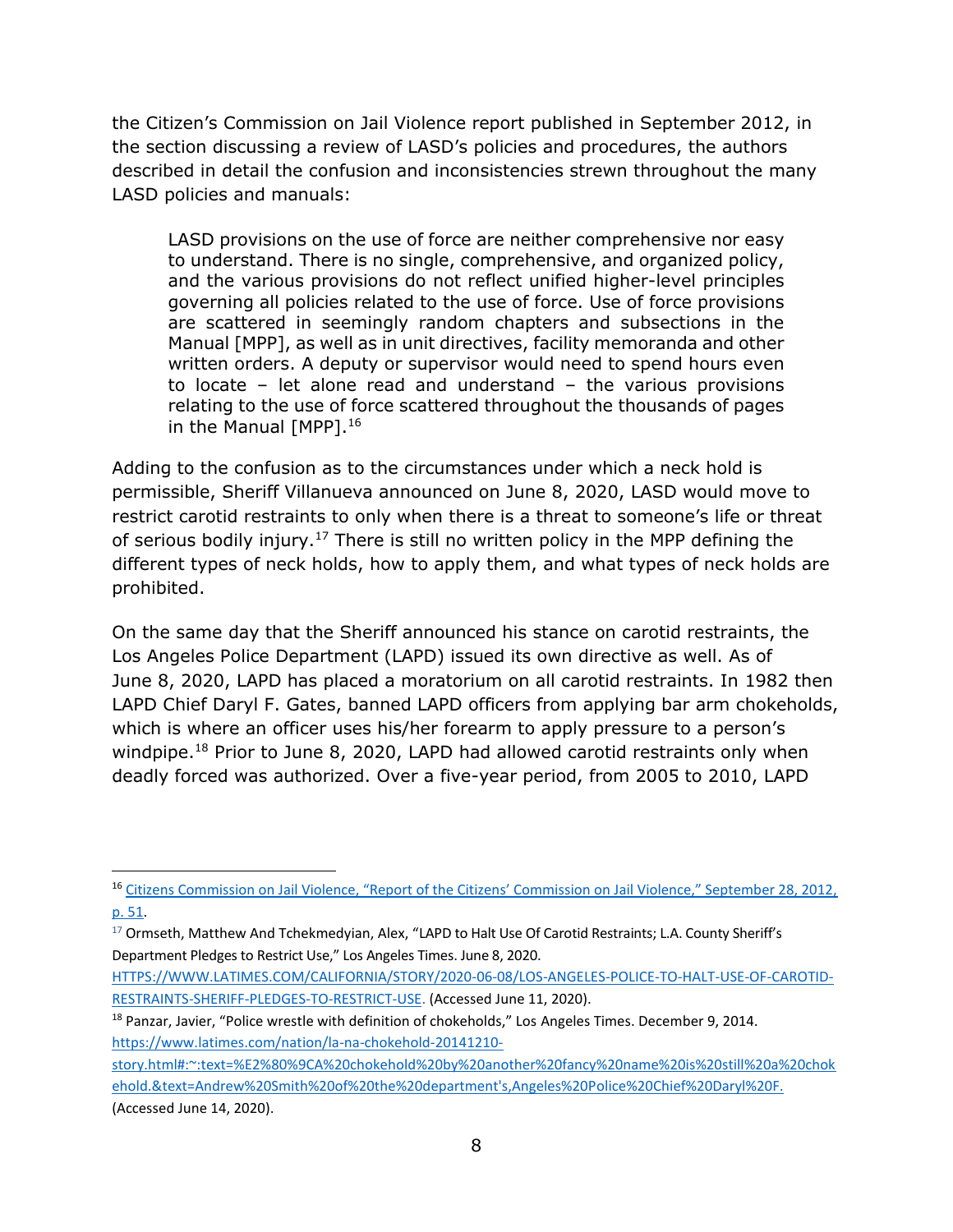reported to have used carotid restraints approximately 15 times.<sup>19</sup> (The data on subsequent years could not be located). LASD reported using carotid restraints 193 times since 2010.<sup>20</sup> While this comparison is for different time periods, LASD appears to use carotid restraints significantly more frequently than LAPD. Even with such rare application of the carotid restraint, following the death of George Floyd in Minneapolis, LAPD swiftly moved on June 8, 2020, to ban carotid restraints all together. LASD has yet to do so.

The Office of Inspector General urges LASD to follow other jurisdictions in banning all types of neck holds in all situations. As other jurisdictions who have already banned chokeholds and carotid restraints have proven, neck holds are not necessary to protect the lives of law enforcement officers given that there are other tools available to them that do not impact vital areas of the human body and thereby, don't threaten the lives of civilians.

In the coming weeks, this issue may become moot with the passage of AB 1196, which would ban law enforcement from using chokeholds or carotid restraints. On August 31, 2020, both houses of the California State Legislature passed AB 1196, with 67 votes for it and 0 votes against.<sup>21</sup> The bill currently awaits the Governor's signature to make it law in California.

# <span id="page-10-0"></span>THE UNHOLSTERING OF A FIREARM SHOULD CONSTITUTE A REPORTABLE EVENT

On or about August 7, 2020, LASD received several calls requesting them to respond to a possible assault in the city of Santa Clarita. A video capturing the deputies' response to the call went viral on social media. The video shows several deputies unholstering and pointing guns, which included an AR-15 rifle, at several juveniles.<sup>22</sup> After the incident was broadcast by several major news outlets, Sheriff Villanueva made a public statement stating he was asking his subordinates to look

<sup>&</sup>lt;sup>19</sup> Waddell, Kaveh and National Journal, "Why Many Large Police Departments Tolerate Their Officers Using Neck Holds," The Atlantic. December 10, 2014. [https://www.theatlantic.com/politics/archive/2014/12/why-many-large](https://www.theatlantic.com/politics/archive/2014/12/why-many-large-police-departments-tolerate-their-officers-using-neck-holds/458079/)[police-departments-tolerate-their-officers-using-neck-holds/458079/](https://www.theatlantic.com/politics/archive/2014/12/why-many-large-police-departments-tolerate-their-officers-using-neck-holds/458079/) (Accessed June 12, 2020).

<sup>&</sup>lt;sup>20</sup> Ormseth, Matthew and Tchekmedyian, Alex, "LAPD to halt use of carotid restraints; L.A. County Sheriff's Department pledges to restrict use," Los Angeles Times. June 8, 2020.

[https://www.latimes.com/california/story/2020-06-08/los-angeles-police-to-halt-use-of-carotid-restraints-sheriff](https://www.latimes.com/california/story/2020-06-08/los-angeles-police-to-halt-use-of-carotid-restraints-sheriff-pledges-to-restrict-use)[pledges-to-restrict-use.](https://www.latimes.com/california/story/2020-06-08/los-angeles-police-to-halt-use-of-carotid-restraints-sheriff-pledges-to-restrict-use) (Accessed June 11, 2020).

<sup>21</sup> LegiScan, "California Assembly Bill 1196." [https://www.legiscan.com/CA/votes/AB1196/2019.](https://www.legiscan.com/CA/votes/AB1196/2019) (Accessed September 9. 2020.)

<sup>&</sup>lt;sup>22</sup> "L.A. County Sheriffs Point Guns at Three Black Teens Bystanders Scream, They're the Victims!!!," TMZ. August 10, 2020. [https://www.tmz.com/2020/08/10/la-county-sheriffs-point-guns-santa-clarita-black-teens-needing](https://www.tmz.com/2020/08/10/la-county-sheriffs-point-guns-santa-clarita-black-teens-needing-help/)[help/.](https://www.tmz.com/2020/08/10/la-county-sheriffs-point-guns-santa-clarita-black-teens-needing-help/) (Accessed August 25, 2020).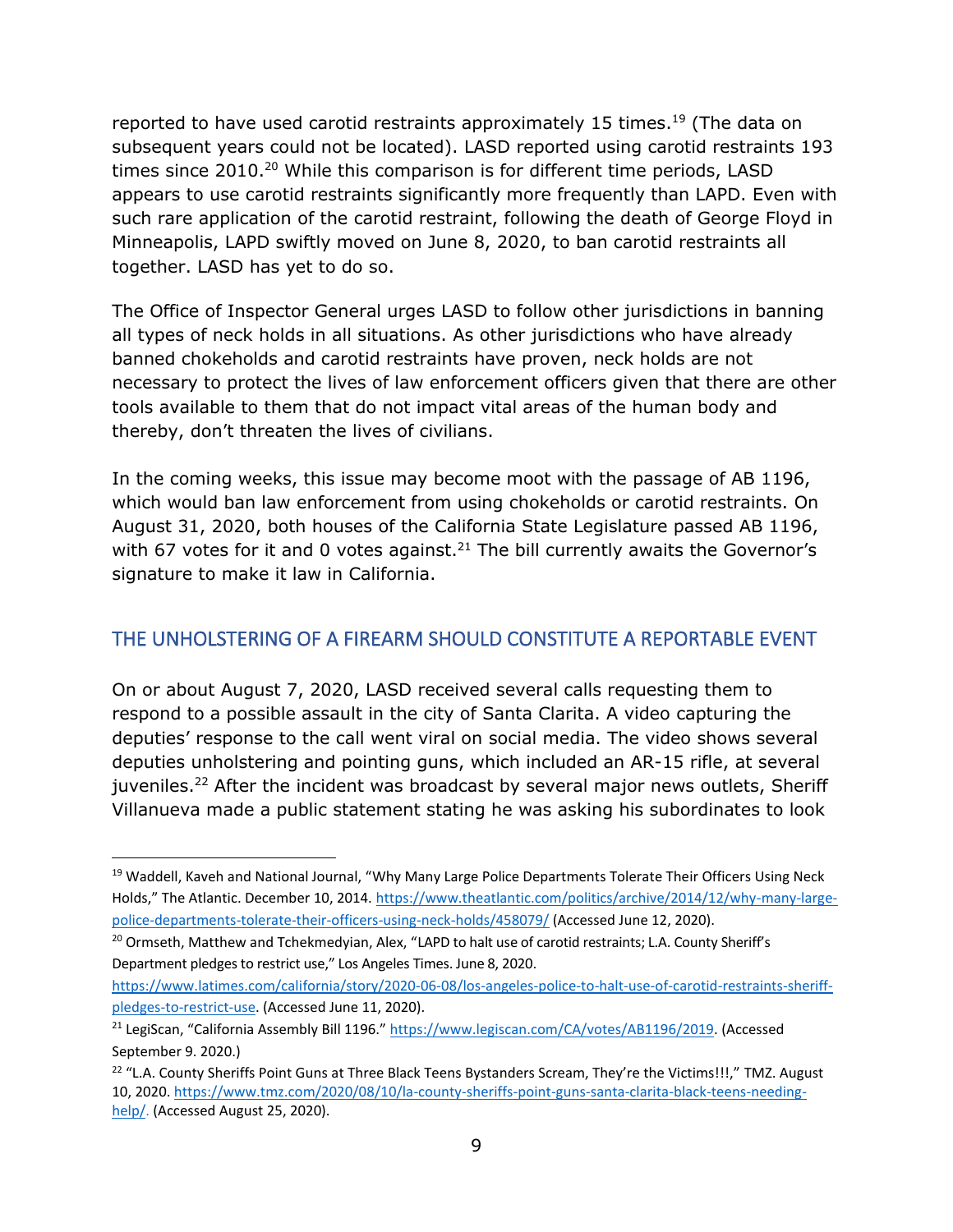into the incident.<sup>23</sup> On August 19, 2020, during a Facebook Live question and answer session, the Sheriff stated the incident had been investigated and did not occur in the fashion that the eyewitnesses on the video portrayed it to be happening in real-time.<sup>24</sup> The Office of Inspector General is currently evaluating the LASD's response to the incident.

While it is of some comfort to see the Sheriff respond so quickly to the public outcry, it does not change the many underlying issues that surround the deputies' response to this call– one of note is that according to the MPP, the deputies' actions do not constitute a reportable event. The juveniles were not hurt, no special weapons were deployed, and no one was injured. Per LASD policy, this would not even rise to the minimal standard of a Category 1 use-of-force. Because it is not a use-of-force, LASD does not require its deputies to document when and if, they unholster and point their firearms at others. The deputies' conduct in the Santa Clarita incident, which understandably caused a visceral response by not only the eyewitnesses present, but the nation at large, per LASD policy does not have to be reported, nor documented. This is alarming, to say the least. If not for the incident going viral, the act of a deputy pointing an AR-15 rifle at juveniles would never have come to the attention of the Sheriff himself. It would have just been another instance where deputies have unholstered and pointed their firearm but did not shoot, thus did not meet the standard reporting requirements to document the incident as a reportable event which could arguably be considered a use-of-force. The only reason this incident garnered the Sheriff's attention was because of the public's outcry and demand for answers. This needs to change.

The dictionary defines force as, "a coercion or compulsion, especially with the use or threat of violence." Usually, when a police officer points a gun at a suspect, he/she is threatening the subject with violence to coerce the subject to follow the officer's orders; or the subject has exhibited violent behavior and needs to be compelled by the officer's threat of violence to stop that behavior. The act of pulling out a gun and pointing it at someone, therefore, is the very definition of force and must be documented as such. Case law across various jurisdictions have found the mere act of a police officer pointing a gun at someone can constitute excessive

<sup>&</sup>lt;sup>23</sup> "Sheriff Villanueva's Statement Regarding a Call for Service in Santa Clarita," Los Angeles County Sheriff's Facebook, August 10, 2020.

https://www.facebook.com/losangelescountysheriffsdepartment/videos/313920673186970/? so =channel\_ta b& rv =all\_videos\_card. (Accessed August 25, 2020).

<sup>&</sup>lt;sup>24</sup> "Sheriff Villanueva -Goes Live to Discuss Current Issues and Answer Questions," Los Angeles County Sheriff Facebook, August 19, 2020.

https://www.facebook.com/LosAngelesCountySheriffsDepartment/videos/1701477276675553/? so =channel tab& rv =all\_videos\_card. (Accessed August 25, 2020).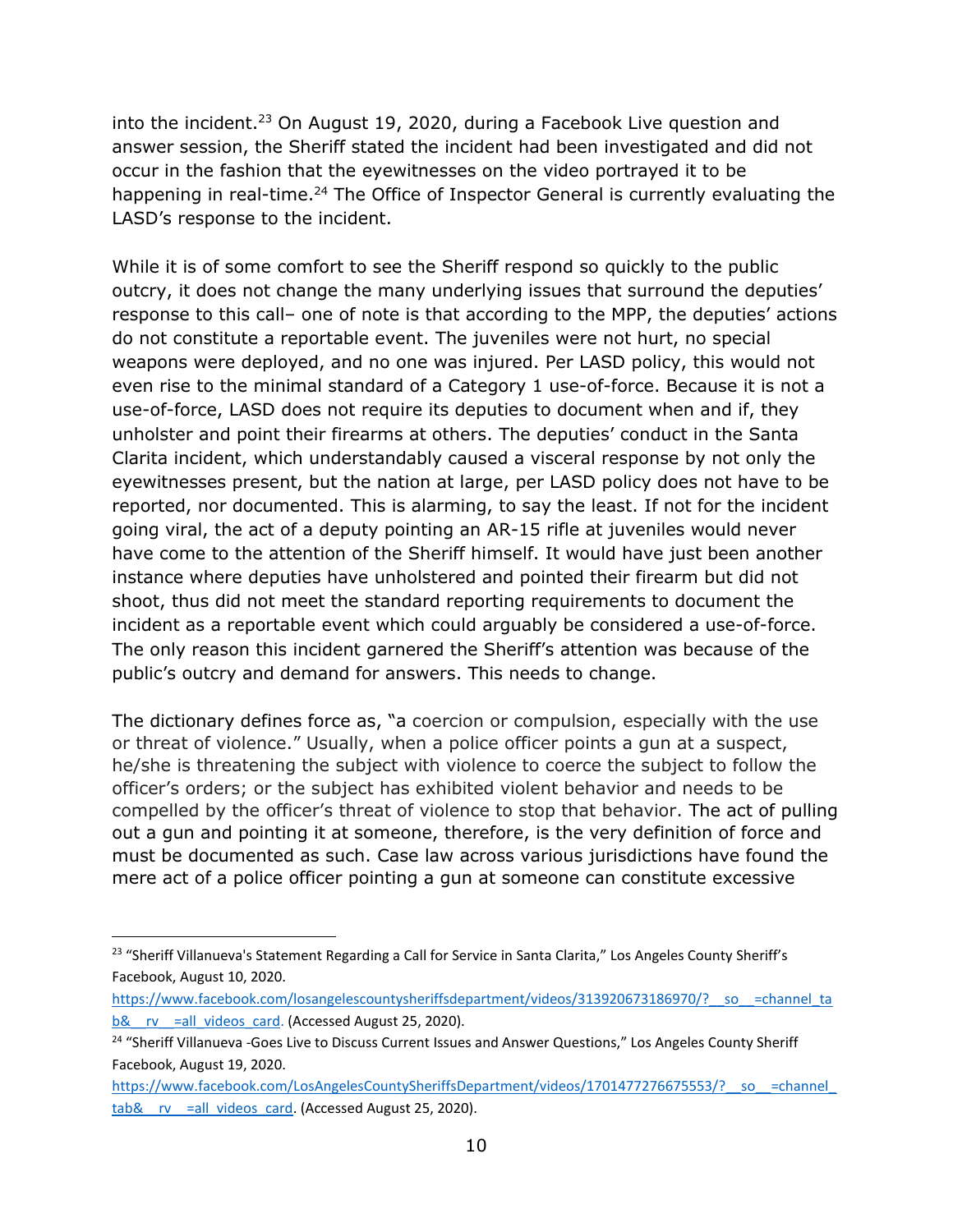force and/or be considered a seizure under the  $4<sup>th</sup>$  Amendment.<sup>25</sup> If pointing a gun can be seen as excessive force and/or a violation of the 4<sup>th</sup> Amendment under certain circumstances, it should always be documented.

Recent consent decrees in other jurisdictions have required law enforcement agencies to start documenting whenever officers unholster and/or point their firearms. Under a consent decree which went into effect on June 12, 2015, the Cleveland Police Department is required to report every single time an officer unholsters his/her weapon.<sup>26</sup> Under their consent decree, as of November 1, 2019, officers of the Chicago Police Department are required to report every time they pull out their firearms and point them at others.<sup>27</sup> The mere act or motion of pulling out and pointing a gun, is considered so dangerous, that law enforcement officials across the country have used the mere threat of a weapon as a basis to shoot and kill suspects. The seriousness of the act is not diminished just because a law enforcement personnel is doing the act instead of a civilian. The act of pointing a firearm at another is a threat and is a harbinger of possible deadly violence to come; that fact does not change regardless of whether a civilian or member of law enforcement is involved.

LASD should update its force definitions to make the act of unholstering and pointing a firearm a reportable event which would require it to be documented and tracked. The deputies' actions in the Santa Clarita incident should be scrutinized and evaluated to see if they fall within best practices. It shouldn't have taken a video to go viral to prompt such a response from LASD management. LASD should require its employees to document when they unholster and point a firearm at someone. It should require its management to thoroughly analyze all such events to ensure the deputies' actions are in-line with best practices. It should give the inherently dangerous act of pointing a firearm at another the appropriate amount of attention it deserves, regardless of whether the firearm is discharged or not. By doing so, LASD will join the ranks of other jurisdictions that have already implemented these best practices by documenting these serious events.

<sup>25</sup> *Baird v. Renbarger*, 576 F. 3d 340 (7th Cir. 2009); *Motley v. Parks*, 432 F. 3d 1072, 1089 (9th Cir. 2005); *Robinson v. Solano City*, 278 F.3d 1007, 1015 (9th Cir. 2002).

<sup>26</sup> *United States of America v. City of Cleveland*, 1:15 CV 1046 (N.D. Ohio 2015).

[https://www.justice.gov/sites/default/files/crt/legacy/2015/07/09/cleveland\\_orders\\_6-12-15.pdf.](https://www.justice.gov/sites/default/files/crt/legacy/2015/07/09/cleveland_orders_6-12-15.pdf) (Accessed June 11, 2020). <sup>27</sup> Chicago Police Department, "Firearms Pointing Directions Incidents, " Department Notice D19-01. Issue Date October 1, 2019[. http://directives.chicagopolice.org/directives/data/a7a57b9b-1689a018-67e16-89a0-4d6cf7dbfc2535b3.html?hl=true.](http://directives.chicagopolice.org/directives/data/a7a57b9b-1689a018-67e16-89a0-4d6cf7dbfc2535b3.html?hl=true) (Accessed June 11, 2020).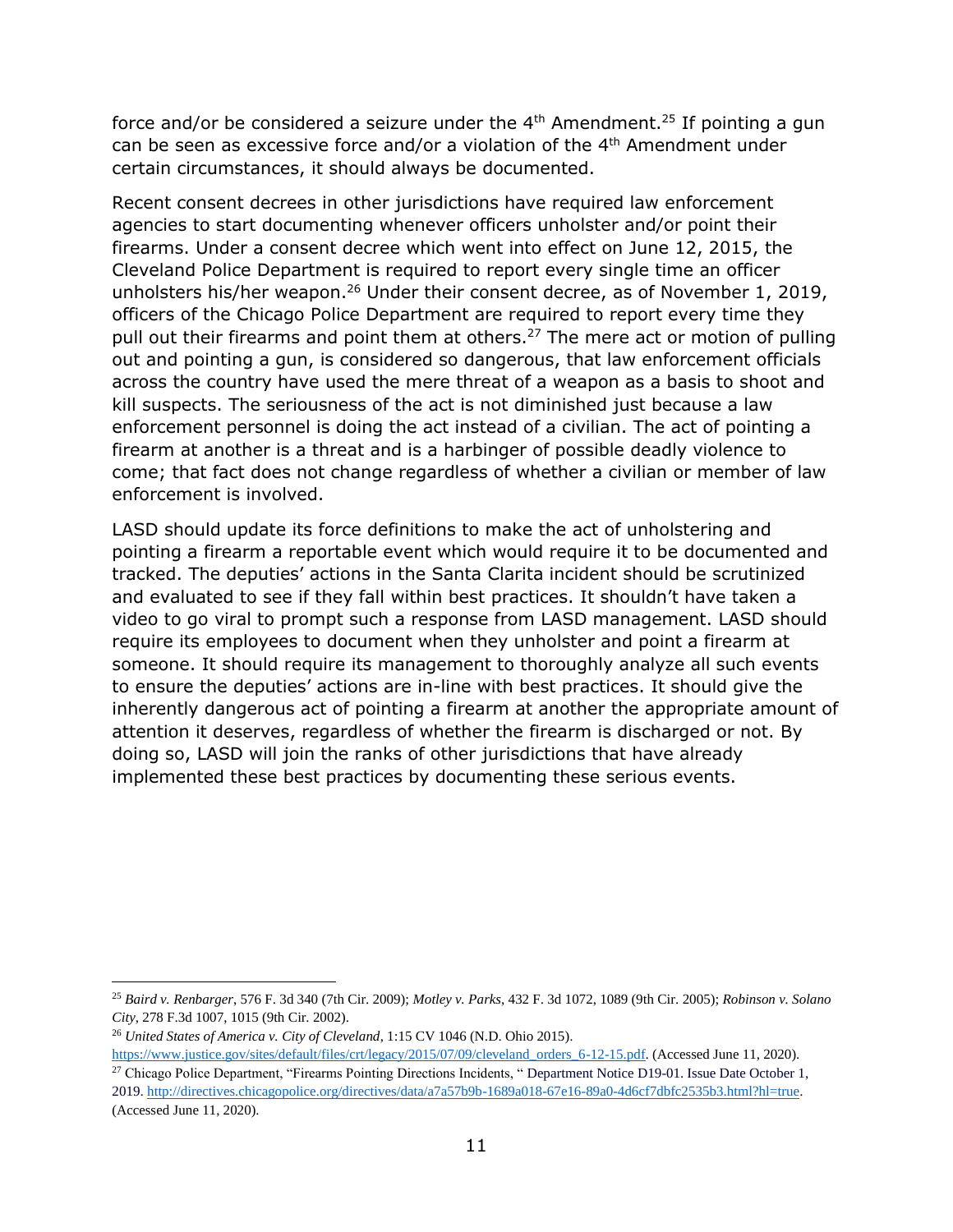## <span id="page-13-0"></span>OFFICE OF INSPECTOR GENERAL RECOMMENDATIONS

- 1. LASD should immediately ban all types of neck holds due to their potential to cause unnecessary harm to the person subjected to such force and since deputies have other less lethal options at their disposal.
- 2. LASD should track and publish data on the number of times deputies unholster and point their firearm at a person and under what circumstances.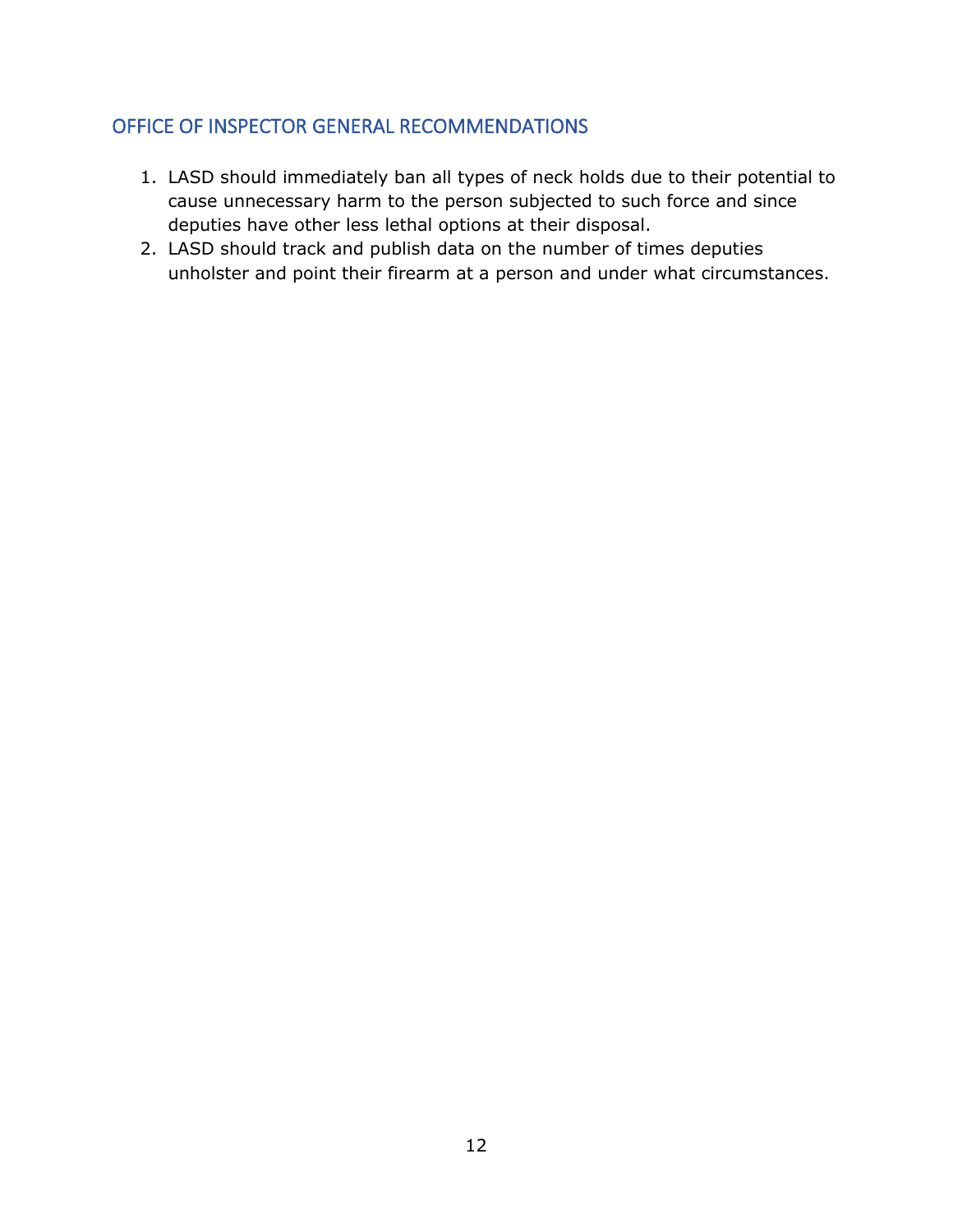



# **COUNTY OF LOS ANGELES HATLOF JUSTICE**



**ALEX VILLANUEVA, SHERIFF** 

November 13, 2020

Mr. Max Huntsman **Inspector General** Office of the Inspector General 312 South Hill Street, Third Floor Los Angeles, California 90013

Dear Mr. Huntsman:

### RESPONSE TO THE LOS ANGELES COUNTY OFFICE OF INSPECTOR GENERAL EVALUATION OF THE USE OF FORCE REPORTING IN PATROL. STATIONS AND CURRENT USE OF FORCE ISSUES

In October 2020, the Los Angeles County Office of Inspector General (OIG) conducted an evaluation of the Los Angeles County Sheriff's Department's (Department) Use of Force reporting in patrol stations and current Use of Force issues. The OIG provided the Department with a validation draft on November 11, 2020.

#### Office of Inspector General Recommendations

The OIG's report contained two recommendations: (1) "LASD should immediately ban all types of neck holds due to their potential to cause unnecessary harm to the person subjected to such force and since deputies have other less lethal options at their disposal.", and (2) "LASD should track and publish data on the number of times deputies un-holster and point their firearm at a person and under what circumstances."

211 WEST TEMPLE STREET, LOS ANGELES, CALIFORNIA 90012

A Tradition of Service